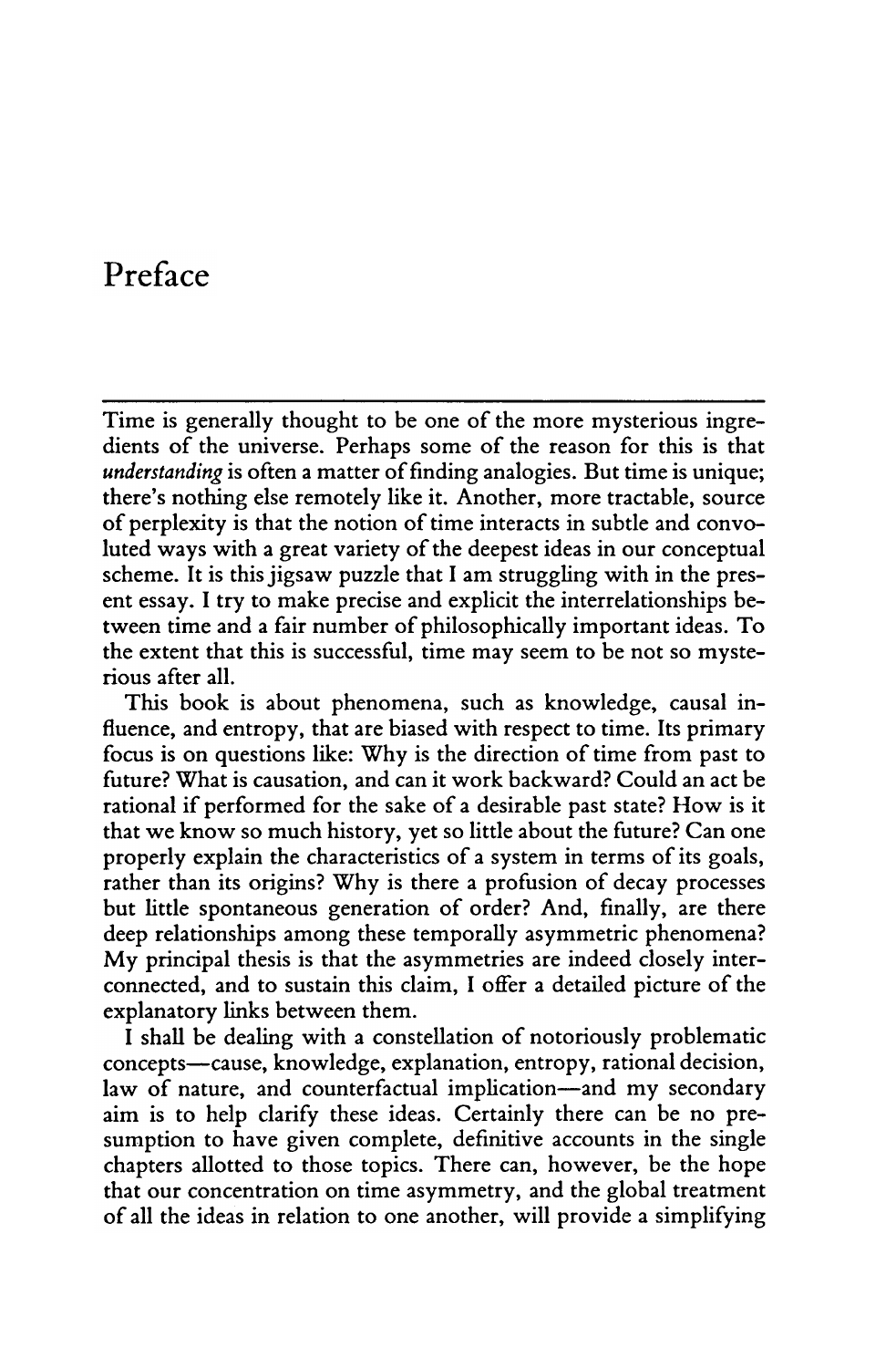focus without loss of breadth and thereby enable us to make some progress toward a deeper understanding of each concept.

Readers who want an overview of the issues should begin at the beginning; but otherwise, because the chapters are each fairly autonomous, they can easily be taken out of order. The first half of the book concerns time more explicitly than the rest of it does. Thus, following the introduction (chapter 1), there are chapters devoted to the metaphysics of now (chapter 2), the meaning of the thesis 'time is asymmetrical' (chapter 3), entropy growth (chapter 4), how it is that we know so much about the past (chapter 5), and the possibilities of backward causation (chapter 6) and time travel (chapter 7). In the second half I turn to more familiar problems in the mainstream of philosophy, but considered from a temporal perspective. In particular, there are analyses of causation (chapter 8), explanation (chapter 9), counterfactuals (chapter 10), and rational choice (chapter 11) and, finally (chapter 12), a sketch of results and residual difficulties.

Although this work is in the philosophy of science, very little previous knowledge of science is presupposed, and there is no danger of anyone's being blinded by technical material. What little physics there is, is almost wholly confined to chapters 3 and 4, on anisotropy and entropy, and occasional sections elsewhere. These parts are selfcontained, informal, and accessible to a nonspecialist. Moreover the rest of the book does not heavily depend on them.

The philosophical tradition to which this essay tries to contribute, began in earnest with Hans Reichenbach's classic work, The Direction of Time, published posthumously in 1956. This was the first attempt to give a complete account of temporal asymmetry. It was followed in 1963 by Adolf Grünbaum's Philosophical Problems of Space and Time, which endorses Reichenbach's views on most major points but provides a great deal of vital clarification and argument. Subsequently, a series of papers by John Earman (especially " An Attempt to Add a Little Direction to 'The Problem of the Direction of Time'" 1974) has brought to light some powerful objections to the Reichenbach/ Griinbaum approach, and has helped to make clear what an adequate account must do. And in the last fifteen years, David Lewis has written half a dozen articles on counterfactuals, causation, and decision (collected in his Philosophical Papers, Vol. 2, 1987) which add up to a formidable theory of temporally asymmetric phenomena.

I hope that no one is offended by the unceremonious attitude I am going to take toward these pioneers of the subject. Despite the many disagreements I well know how much this work owes to their insight and example. It has also benefited from contributions by many others, and I am delighted to thank these people. Susan Brison talked